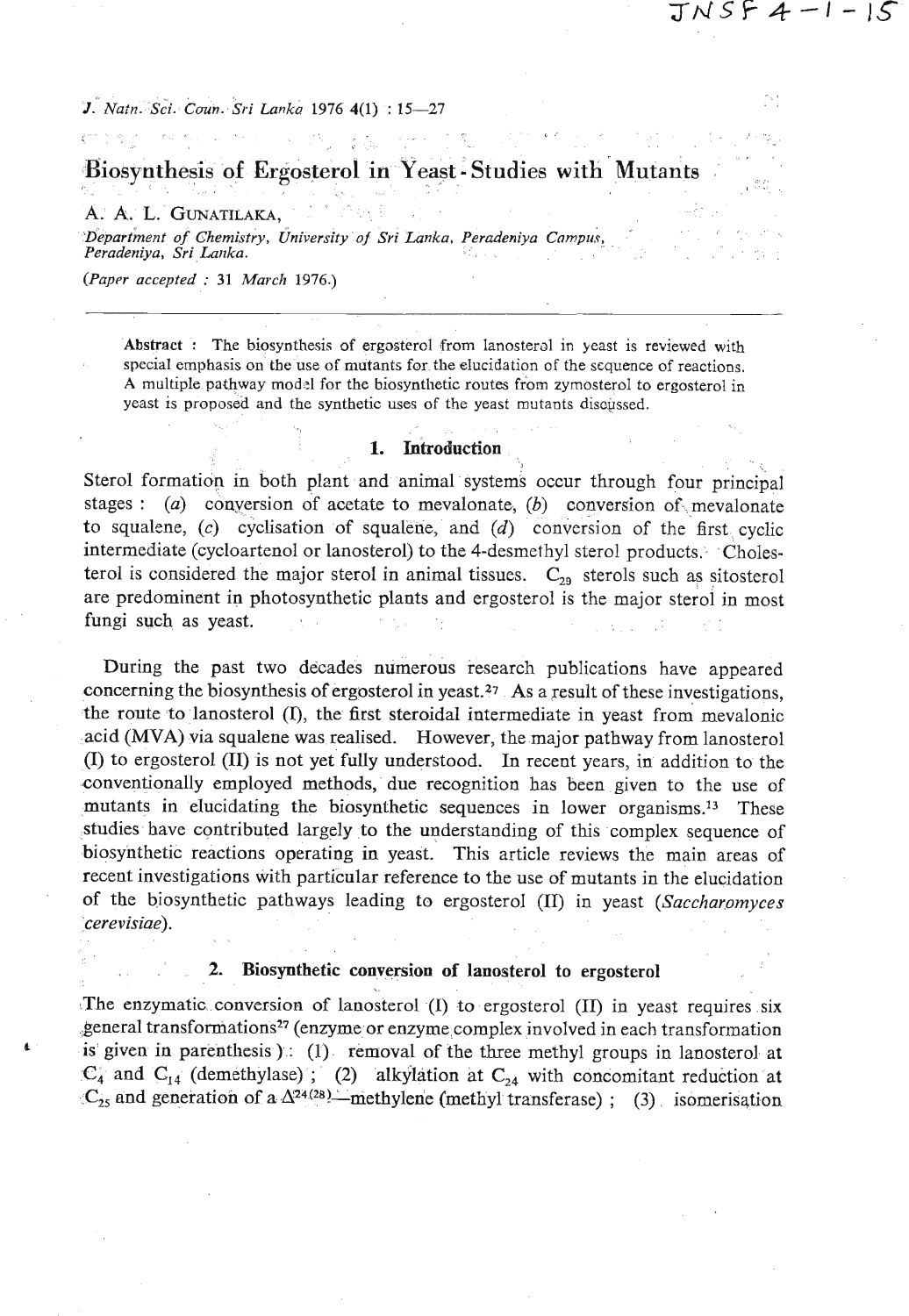### A. A. L. Gunatilaka

of the  $\Delta^8$  double bond to  $\Delta^7$  ( $\Delta^8 \rightarrow \Delta^7$  isomerase); (4) reduction of the  $\Delta^{24((28))}$ double bond generating a  $C_{24}$ --methyl (24, 28-reductase); (5) introduction of a  $\Delta^{22}$  double bond (22, 23—dehydrogenase) ; and (6) introduction of a  $\Delta^5$  double bond (5, 6- dehydrogenase) (see Scheme 1). *A priori,* these transformations could occur in any order. Several groups have carried out investigations to determine the probable order of this sequence. $\frac{5,15,21}{2}$ 



**Scheme 1.** The enzymatic transformation of lanosterol **(I)** to ergosterol **(II)**.

#### **3. Methods of stndy and results**

In general, five approaches have **been** recognised for the study of biosynthesis'; namely, chemical speculation,<sup>10</sup> isolation of intermediates, use of isotopically labeled precursors,<sup>14</sup> examination of enzyme systems in vitro<sup>9</sup> and the use of organisms with blocked biosynthetic pathways.<sup>1</sup> Out of these the first three methods are the most widely used. The employment of *in vitro* enzyme systems was found to suffer from one disadvantage ; although tbis method is eventually required for the confirmation of a biosynthetic sequence, it could hardly be used for exploration 'purposes. Of these approaches the use of organisms *in vifro* with blocked biosynthetic pathways is known to be the most informative method. **<sup>27</sup>**

During the transforrnation'of lanosterol to ergosterol, by analogy with cholesterol biosynthesis nuclear demethylation to produce desmethyl sterols i.e. sterols without **C,** and *C,,* methyl groups was assumed to be the initial step. Recent work of Gaylor and his co-workers, <sup>16,24</sup> with yeast enzyme systems have provided evidence that demethylation precedes  $\Delta^8 \rightarrow \Delta^7$  isomerisation. They were also able to demonstrate that in the biosynthetic pathway zymosterol **(VI)** is superior to 4, 4—dimethylzymosterol (III),  $4\alpha$ —methylzymosterol (IV), cholesta—7,24—dien-  $3\beta$  ol (XVIII) and cholesta $-5,24$ -dien $-3\beta$ -ol (XIX). Cholesta $-5,7,24$ -trien  $-3\beta$ -ol (XX) was shown to be a substrate for a soluble  $\Delta^{24}$ -sterol methyltransferase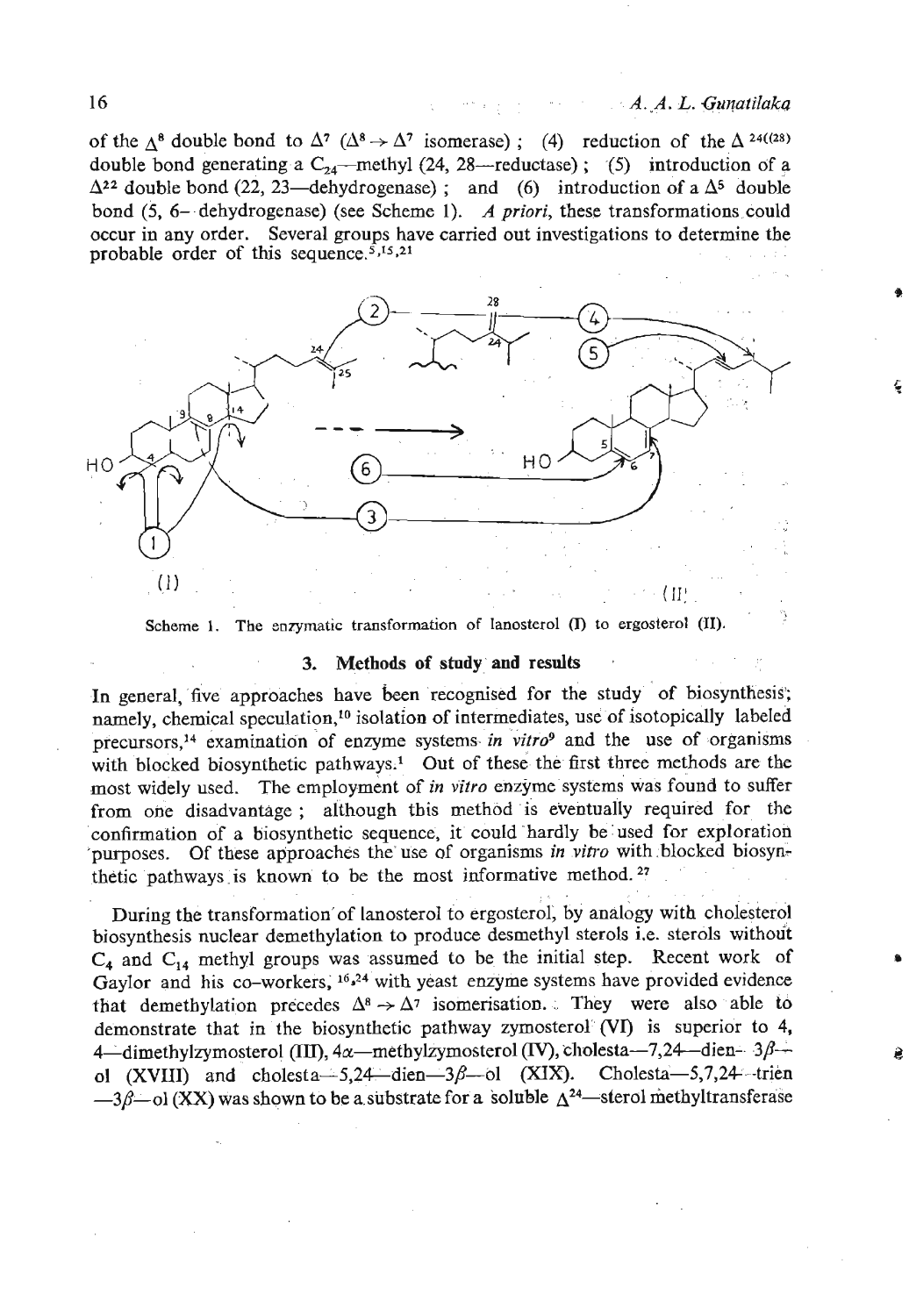### *Biosynthesis' of Ergosterol* **in** *Yeast* - *Studies with Mutants* **17**

enzyme isolated from yeast.<sup>26</sup> Assuming that the relative rates observed in this reflect *in vivo* substrate specificities,  $C_{24}$ , alkylation most likely occurs prior to introduction of the  $\Delta^{22}$ ,  $\Delta^{7}$  and  $\Delta^{5}$  unsaturations. Consistent with this sequence is the apparent absence in wild type yeast sterol mixtures of cholesta $-7$ , 24 dien $-3\beta$  ol (XVIII) and cholesta $-5$ , 7, 22, 24 $-$ tetraen $-3\beta$ -ol (XXI) and the presence of zymosterol,<sup>29</sup> fecosterol  $(VII)$ ,<sup>28</sup> episterol  $(XI)$ ,<sup>31</sup> ergosta-7,22-dien-3 $\beta$ -ol  $(XIV)!^2$  and ergosta-5, 7, 22, 24(28)-tetraen-3 $\beta$ -ol (ergostatetraenol, XVI).<sup>11</sup> Since zymosterol (VI) is the most suitable substrate for the  $\Delta^{24}$ —sterol methyltransferase<sup>25</sup> and the immediate product of its enzymatic methylation is its  $C_{24}$ —methylene derivative (fecosterol, VII), a rather well defined pattern is evident up to this point. Subsequent to this  $\Delta^8 \rightarrow \Delta^7$  isomerisation,  $\Delta^{24(28)}$  reduction, and  $\Delta^5$  and  $\Delta^{22}$ unsaturation could occur in an undefined order.



### **3.1.** Multiple pathway bypothesis

The work of Barton,<sup>5</sup> Bloch,<sup>21</sup> Oehlschlager<sup>15</sup> and their co-workers with isotopically labeled precursors have led to the. conclusion that there is no specific route to ergosterol in yeast but that the transformations occur by a multiple pathway. .This pathway is depicted in Scheme 2. One feature incorporated into this scheme is that, at least under normal growth conditions, there appears to be essentially no movement of metabolites backwards on the biosynthetic path.

 $3 - 14865$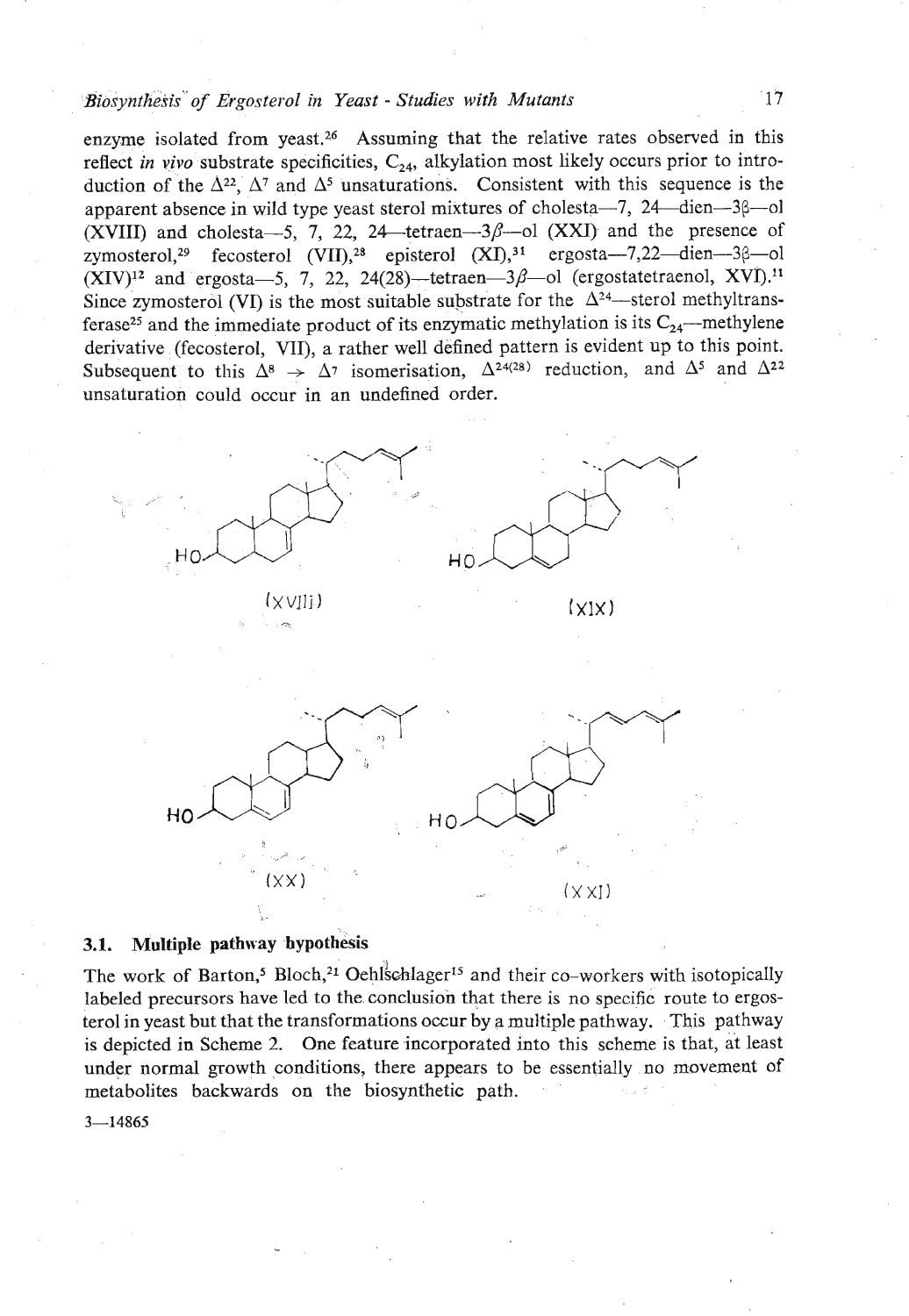ý



' Scheme **2. The model for proposed routes to ergosterol (11)** in **yeast** (major **pathways are shown in thick lines).** '  $\cdot$ 

 $-18$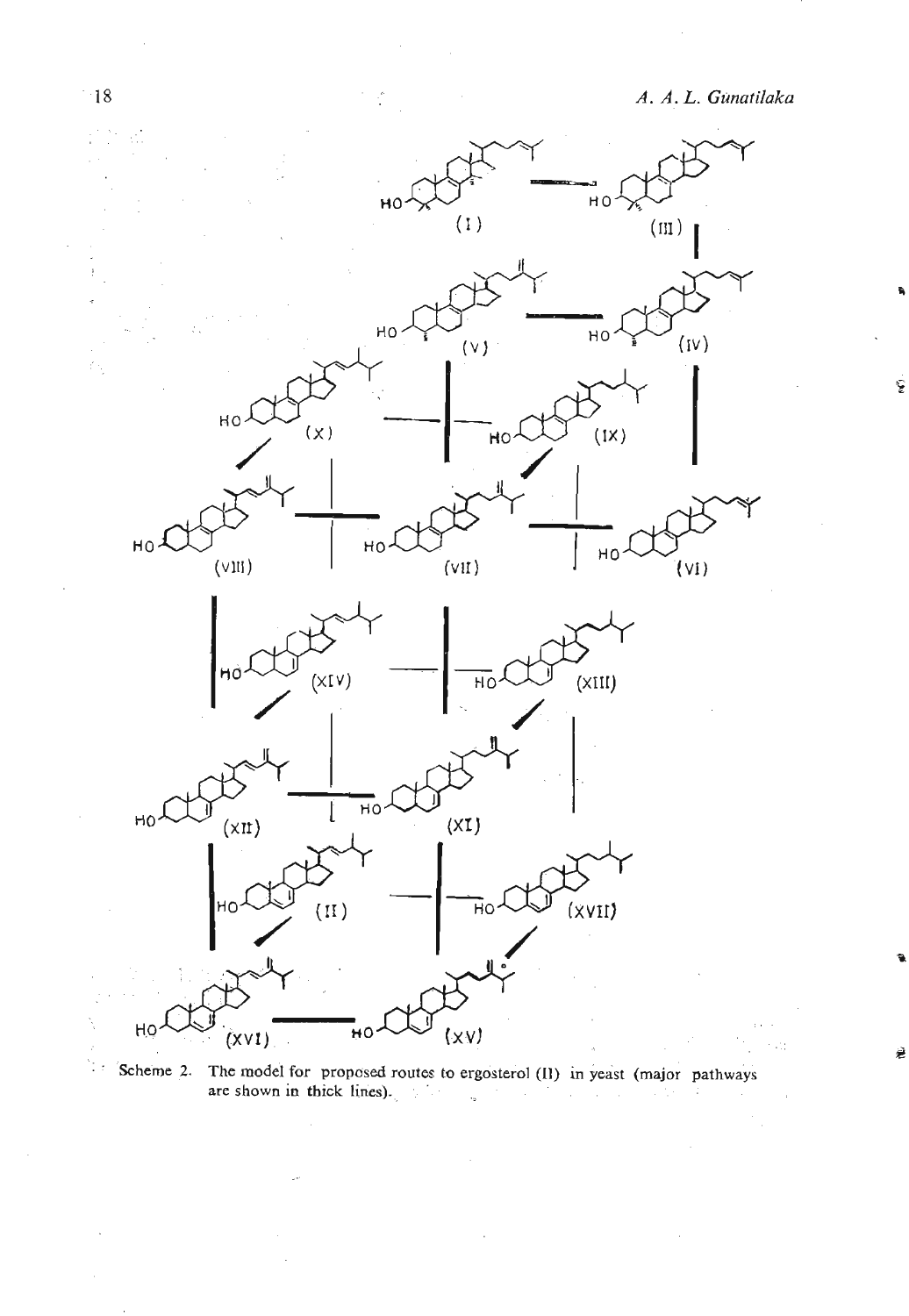### Biosynthesis of Ergcsterol in Yeast - Studies with Mutants 19<sup>5</sup>

Using Scheme 2 as a model, Oehlschlager and co-workers<sup>15</sup> have recently approached the investigation to these alternative pathways from three complementary directions. These are (1) isolation of natural sterols, (2) investigation of time course change in sterol compositions of anaerobically pretreated, aerobically growing yeast, and (3) coupling of this with assays for radioactivity in suspected metabolites as well as ergosterol. It was found that all but two of the suspected sterols, namely ergosta-8,  $22,24(28)$ -trien- $3\beta$ -ol (VIII) and ergosta-5,7-dien- $3\beta$ -ol (XVII) were present in growing yeast and involved in the production of ergosterol.

### **3.2. Mutants of** *S.* cerevisiae

Recently, in order to obtain more detailed information about this multiple pathway hypothesis some workers have considered'that it was desirable to use mutant organisms. 4,6,7,23 **TWO** kinds of organisms with blocked biosynthetic pathways are known. They are the growth inhibiting metabolic analogues and auxotropic mutants. Blocking of an enzyme reaction catalysing a single step in the biosynthetic pathway will produce all the intermediates upto the block. The intermediates upto the point of blocking would accumulate since they cannot be further metabolised. Identification of such accumulated intermediates from mutants blocked at different points on the biosynthetic pathway should reveal the reaction sequence. This could be confirmed by enzyme studies and isotopic labelling methods.

Early attempts to isolate sterol-requiring mutants of *S.* cerevisiae assuming that ergosterol was essential for growth have been unsuccessful.<sup>2,17</sup> An alternative approach for the isolation of yeast mutants has been to select varieties resistant to polyene antibiotics such as nystatin. These antibiotics act by complexing with sterols in the cell membrane, thus causing loss of selective permeability and eventual death.<sup>22</sup> Polyene-resistant mutants have been prepared for a number of microorganisms.<sup>3</sup>,<sup>18</sup>,<sup>19</sup>,<sup>33</sup>

#### **3.3. Studies with single yeast mutants**

Recently, two groups were successful in obtaining sterol mutants of  $S.$  cerevisiae.<sup>23,30</sup> Trocha's group have reported a series of nystatin resistant and ergosterol requiring mutants.<sup>30</sup> The results of their sterol analysis have indicated a block in the removal of the methyl group at  $C_{14}$  of lanosterol (I). Isolation of 4, 14—dimethylzymosterol (XXII), obtusifoliol (XXIII), and 14--methylfecosterol (XXIV) suggested an alternative route for the conversion of lanosterol to ergosterol in yeast. This alternative pathway depicted in Scheme 3 was also supported by *in vivo* conversion of obtusifoliol to ergosterol. $5$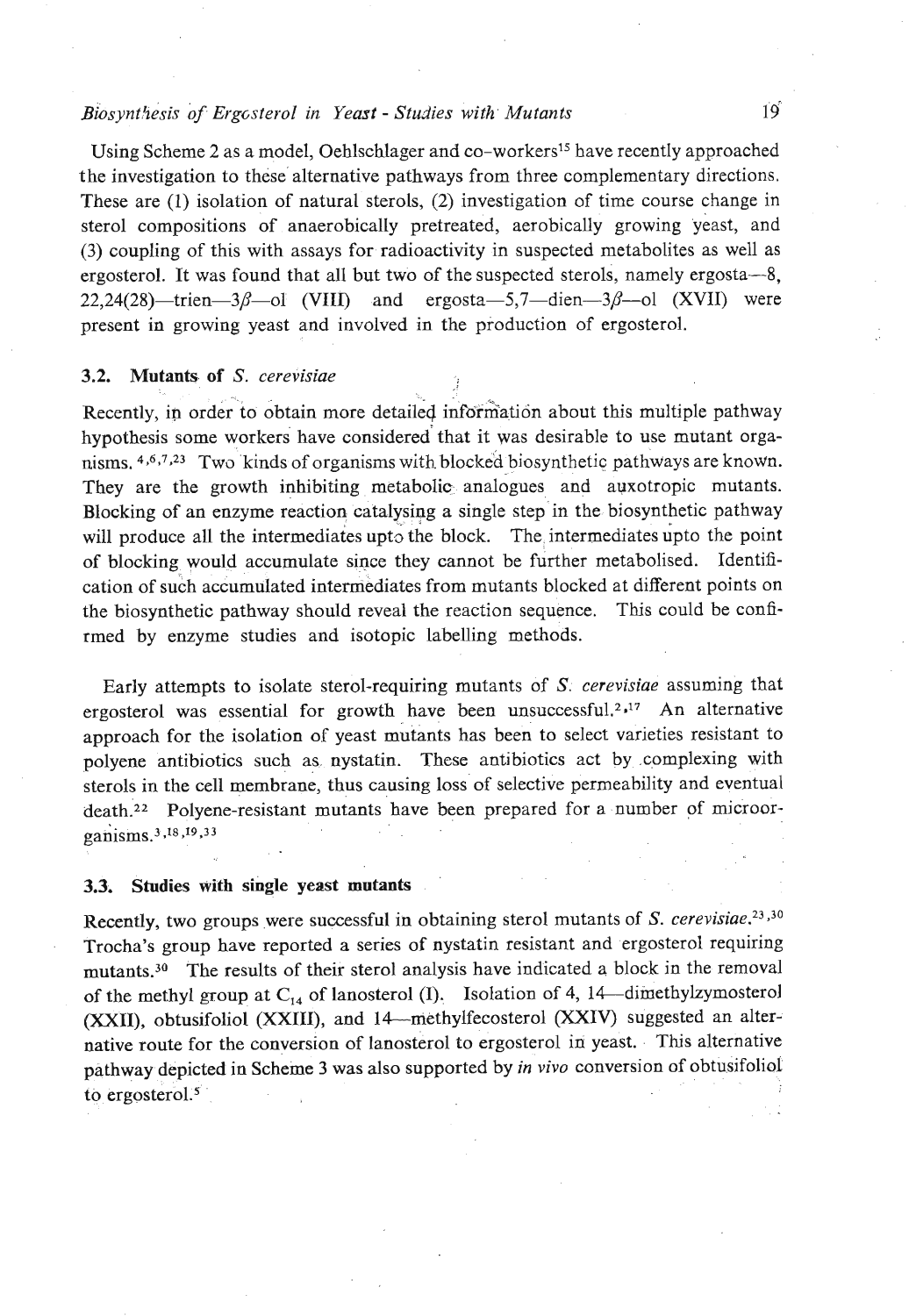**v** 



## Fecosterol (VII)  $\sim$

Scheme **3. An alternative pathway from lanosterol (1) to** fecosterol **(VII)** 

Genetic analysis of the nystatin resistant mutants of *S. cerevisiae* prepared by Woods and Ahmed have resulted in the characterisation of four genes;<sup>32</sup> pol 1, pol 2, pol 3, and pol 5 (abbreviation pol stands for polyene resistance). None of these mutants were auxotropic. Preliminary studies involving  $UV$  spectrophotometric analysis of their sterols had shown altered patterns and hence were suspected to be defective in the terminal steps of the biosynthetic pathway ; namely, the conversion of zymosterol **PI)** to ergosterol **(II).23** 

Chemical6 and *GLC4* analyses of these four mutants have revealed the presence of some sterols new to yeast. The results of these analyses are given in Table **1.** In each mutant a clear implication of a biosynthetic block was shown in one of the transformations between zymosterol and ergosterol. Four such metabolic blocks have been found. They were at  $C_{24}$  methylation (pol 1), at  $\Delta^8 \rightarrow \Delta^7$  isomerisation (pol 2), **a\$** 5, 6-dehydrogenation (pol 3), and at 22,23-dehydrogenation (pol 5) (refer Scheme **1).** Since these were single mutants and the blocks were complete, only one enzyme (or enzyme complex) can be involved in each transformation,

 $20<sup>°</sup>$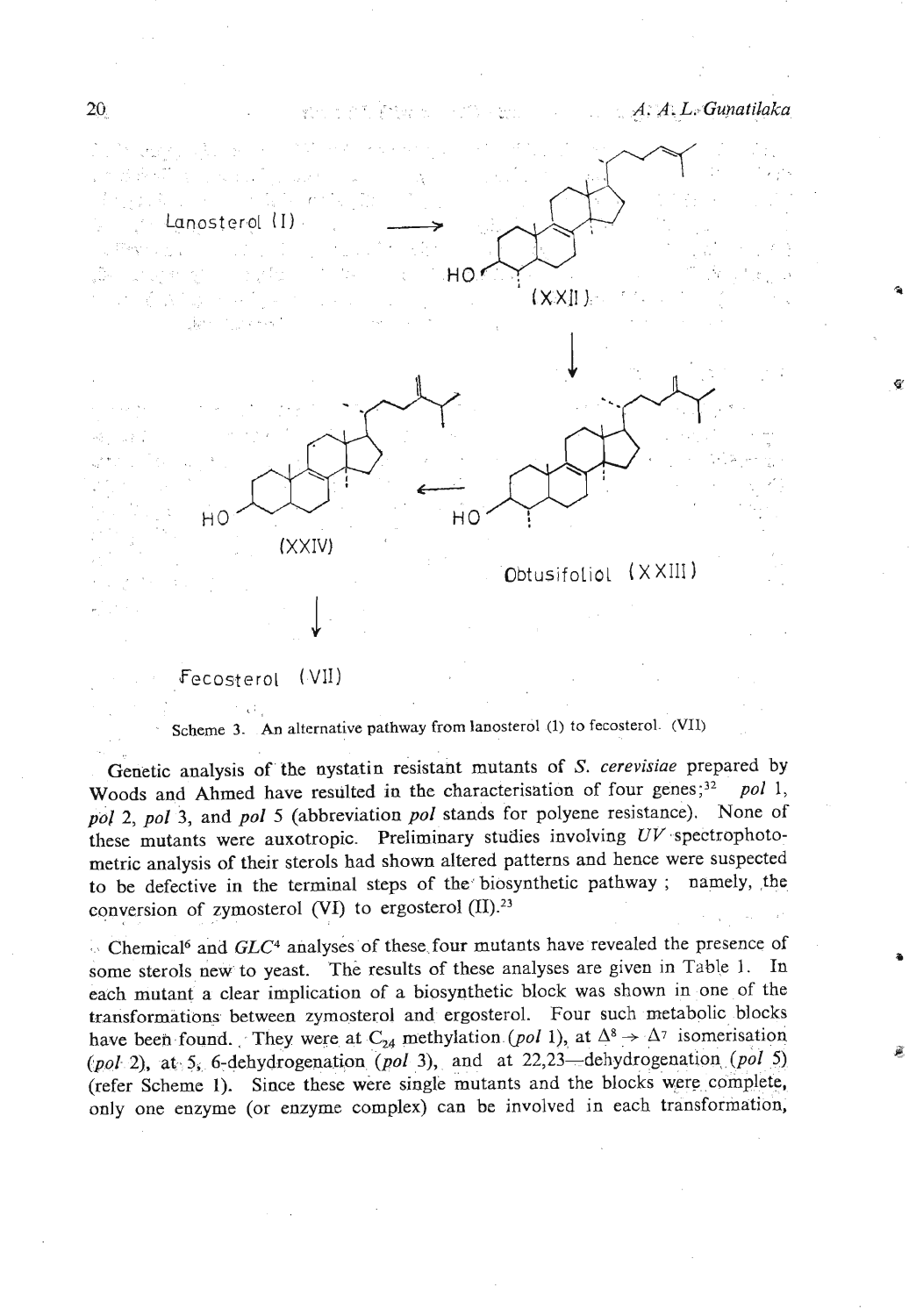#### Biosynthesis of Ergosterol in Yeast - Studies with Mutants

whatever the substrate. A mutant lacking the  $\Delta^{24}$  (28) reductase (step 4, Scheme 1) has not been isolated, possibly because such a mutant would not have exhibited sufficient nystatin resistance to emerge from the initial screening procedure applied. during the selection of these mutants.<sup>23</sup>

| Mutant<br>strain<br>(pol) | Sterols found by                                                                        |                         |
|---------------------------|-----------------------------------------------------------------------------------------|-------------------------|
|                           | chemical analysis                                                                       | $GLC$ analysis          |
|                           | Cholesta-8, 24-dien-3 $\beta$ -ol (VI)<br>Cholesta-5, 7, 24-trien-3 $\beta$ -ol (XX)† ; | (VI)                    |
|                           | Cholesta-5, 7, 22, 24-tetraen-3ß-ol (XXI)+                                              | $(XXI)$ and             |
|                           |                                                                                         | 1 unidentified stero1   |
| 2                         | Ergosta-8-en-3 $\beta$ -ol (IX)†                                                        | (IX)                    |
|                           | Fecosterol (VII)                                                                        | (VII)                   |
|                           | Ergosta-8, 22-dien-3 $\beta$ -ol (X) $\dagger$                                          | $(X)$ and/or $\cdot$    |
|                           | Ergosta-5, 8, 22-trien-3 $\beta$ -ol $(XXV)$ †                                          | (XXV)                   |
| 3                         | (VII)                                                                                   | (VII) and/or (VIII)     |
|                           | (X)                                                                                     | (X)                     |
|                           | Ergosta-8, 22, 24 (28)-trien-36-ol (VIII)†                                              |                         |
|                           | Episterol (XI)                                                                          |                         |
|                           | Ergosta-7, 22-dien-32-ol (XIV)                                                          | (XIV)                   |
|                           | Ergosta-7. 22, 24 (28)-trien-3β-ol (XII)                                                |                         |
| 5                         | (XI)                                                                                    | (XI)                    |
|                           | Ergosta-5, 7-dien-3,-el (XVII)†                                                         | (XVII)                  |
|                           | Ergosta-5, 7, 24 (28)-trien-3(-ol (XV)                                                  |                         |
|                           | Ergosta-8, 14; 24 (28)-trien-3β-cl (XXVI)†                                              | (VI) and                |
|                           |                                                                                         | 2 unidentifie 1 sterols |
|                           |                                                                                         |                         |

TABLE 1. Chemical and GLC analyses of sterols in single nol mutants.

#### Studies with double yeast mutants  $3.4.$

Sexual reproduction of pol single mutants had given rise to pol-pol double mutants.<sup>23</sup> All the possible double mutants have been prepared. The viability of these yeast mutants have been found to lessen with increasing mutation and the double mutants were shown to be less vigorous in growth than the single mutants. Their sterols have been analysed by the chemical<sup>7</sup> and the GLC<sup>4</sup> methods. The results of these analyses are presented in Table 2. These results have indicated that each mutant complied with the requirements of the transmission of two enzymatic blocks. In no case had a double mutant effected a chemical step which would have been genetically orbidden.<sup>7</sup>

† sterols new to yeast

 $-6.22222$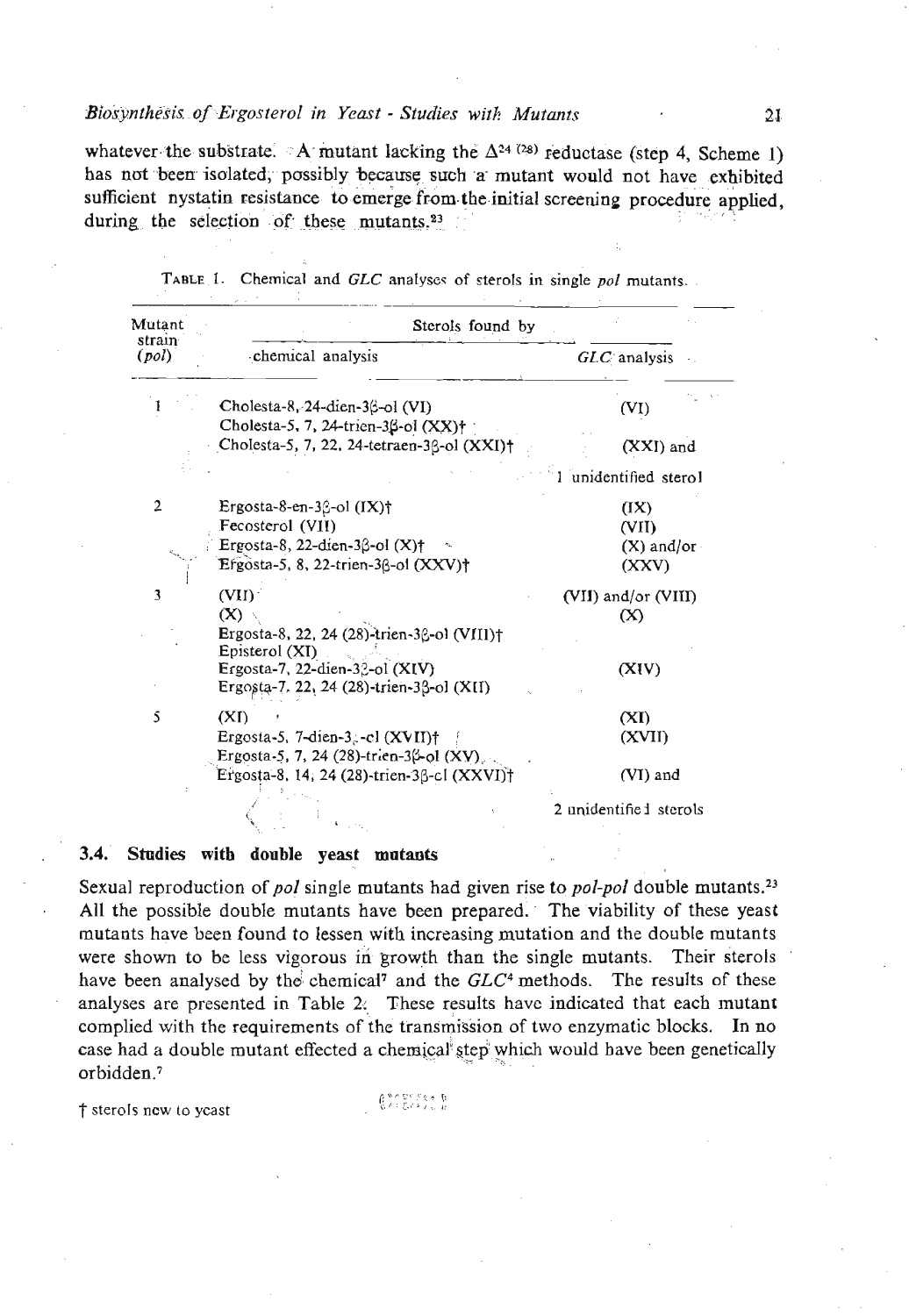Ø

**TANK START** 



经一些 不休的 经加工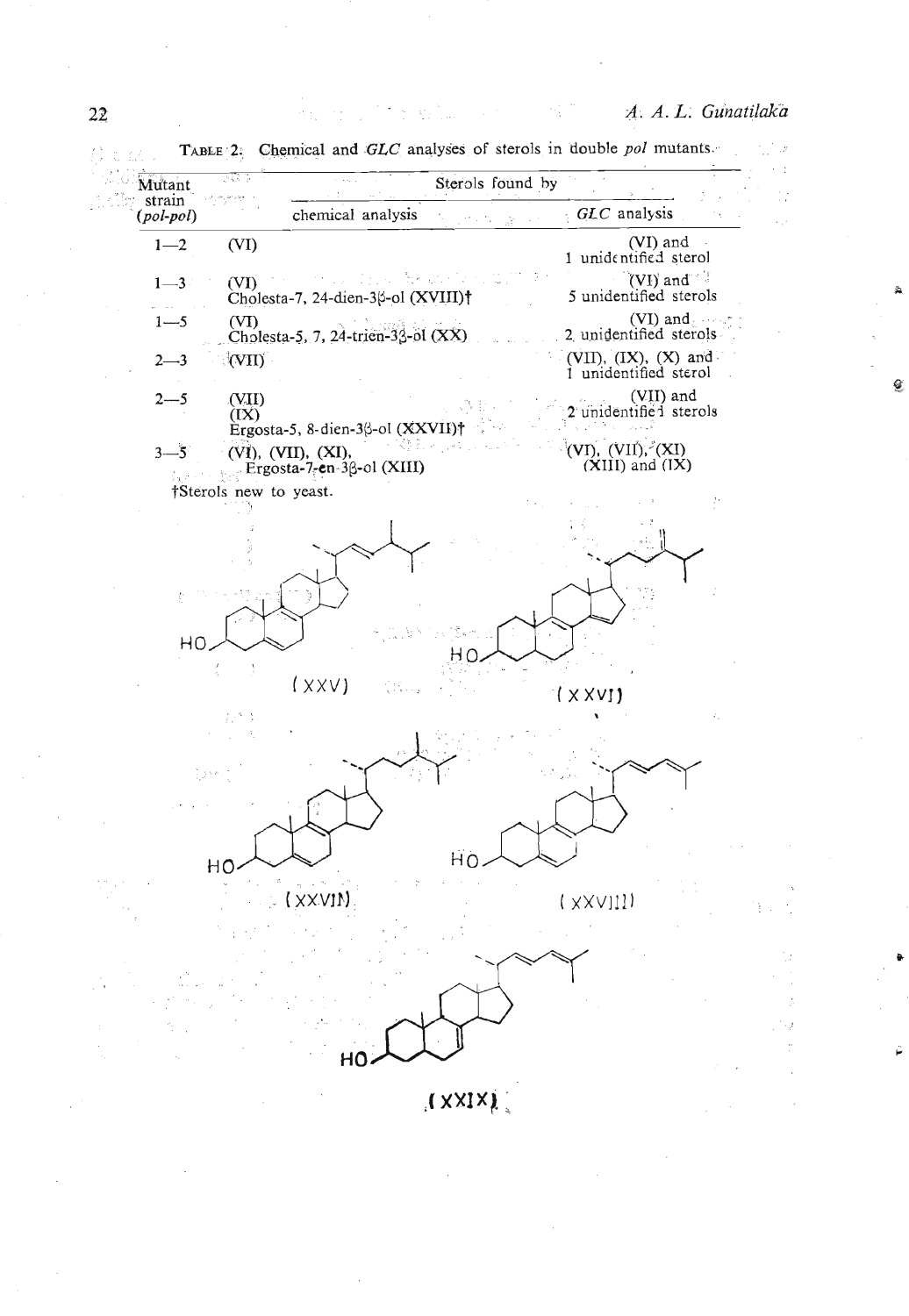### Biosynthesis of Ergosterol in Yeast - Studies with *Mutants* **23**

The skeletal patterns of the final products in these mutants have been predicted with the knowledge of the biosynthetic sequence. These are presented in Table 3 along with the ultimate skeletal patterns found. The mutant blocked at the methyltransferase and  $\Delta^8 \rightarrow \Delta^7$  isomerase steps (pol 1-pol 2) had given cholesta-8,  $24$  -dien- $3\beta$  --ol (VI) as the most developed sterol whereas it should have produced cholesta-5, 8, 22, 24-tetraen- $3\beta$ -ol (XXVIII) according to the random pathway hypothesis.<sup>5</sup>,<sup>15</sup>,<sup>21</sup> Similarly, pol 1—pol 3 and pol 2—pol 3 have not produced detectable quantities of the predicted sterols (Table 3). However, the mutants pol  $1-pol 5$ , pol 2-pol 5 and pol 3-pol 5 have given rise to the products predicted by the multiple pathway hypothesis. These results had confirmed that the enzymes involved in the final transformations (zymosterol  $\rightarrow$  ergosterol) were not substrate specific.

### **3.5. Feeding experiments with yeast matants**

The single mutant, pol 2 which lacked  $\Delta^8 \rightarrow \Delta^7$  isomerase enzyme has been shown to be able to metabolise  $\Delta^7$ —sterols by feeding a culture with radio-labelled ergosta—7, 22-dien-3 $\beta$ -ol (XIV).<sup>6</sup> An incorporation of 7.96% of it into ergosterol had confirmed that if pol 2 had contained any endogenous  $\Delta^7$ —sterols it would have almost certainly contained ergosterol as well.

Recently, pol-pol double mutants have been employed to provide some evidence indicating an inefficient reduction of episterol (XI) and fecosterol (VII) into their 24-methyl derivatives.<sup>20</sup> Thus fecosterol was the only major sterol isolated from pol 2-pol 5 and episterol and fecosterol were found in far greater abundance than ergosta-7-en-3 $\beta$ -ol (XIII) in pol 3-pol 5 although these mutants should possess  $\Delta^{24}$ <sup>(28)</sup> sterol reductase activity.<sup>7</sup> To clarify these conflicting results the ability of whole-cell cultures to reduce 24 -methylene group of various sterols has been studied using *pol-pol* double mutants.<sup>20</sup> By choice of an appropriate double mutant for each substrate it has been possible to obtain comparative data on 24-methylene sterol and ergostatetraenol (XVI) reduction 'without the concurrent competitive reactions. The results had indicated that fecosterol (VII) was reduced to ergosta-8-en-3 $\beta$ -ol (IX) by pol 2-pol 5, episterol (XI) was reduced to ergosta-7- $-$ en $-3\beta$ -ol (XIII) and ergosta $-7$ , 22, 24(28)-trien $-3\beta$ -ol (XII) to ergosta $-7$ , 22-dien-3 $\beta$ -ol (XIV) by pol 3-pol 5. In each case the amount transformed has been very much less than the ergosterol formed from ergostatetraenol (XVI) fed in parallel experiments. The results were in general agreement with those from similar experiments with wild-type strains<sup>5,15</sup> and confirmed that although pol-pol double mutants had the ability to reduce ergostatetraenol efficiently, other 24--methylene sterols were reduced much less readily. These results had also shown that in contrast to previous studies with whole-cells which have indicated the possibility of multiple pathways of ergosterol biosynthesis in *S. cerevisiae*,<sup>5,6</sup> the strict specificity of ergostatetraenol reductase enzyme provides evidence for a major pathway. In addition ergostatetraenol **(XV1)** has been implied to be the only important immediate precursor of ergosterol.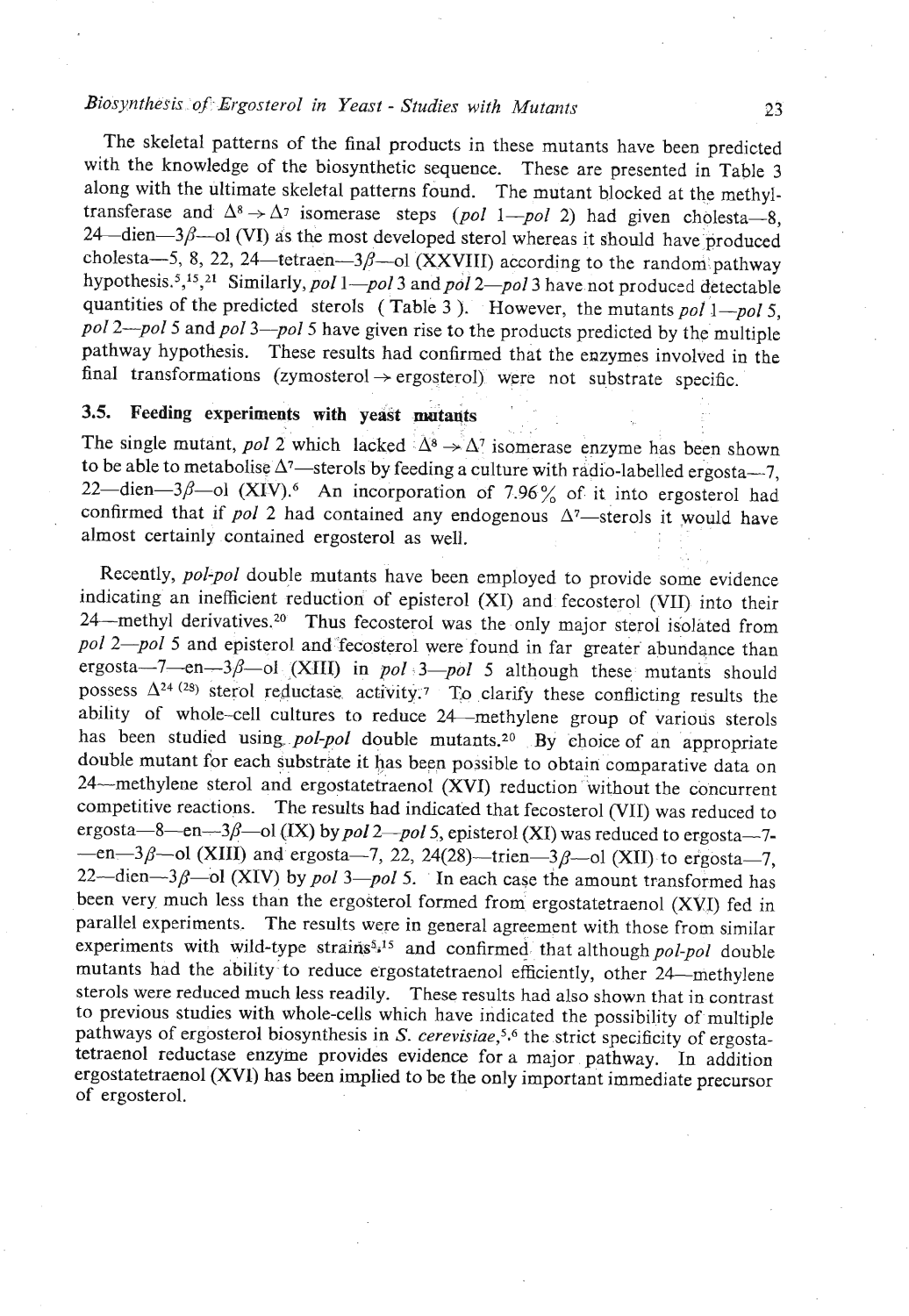TABLE 3, Enzyme blocks of first and second generation pol mutants. Ultimate skeletal patterns predicted and found<br>in second generation mutants. 학교 등 ۰.,

| First<br>zeneration<br>mutant:<br>(pol) | Block                | Second<br>generation<br>double<br>mutant<br>$(pol$ -pol $)$ | Transmitted blocks<br>expected                                    | Ultimate skeletal<br>pattern                |                                     |  |
|-----------------------------------------|----------------------|-------------------------------------------------------------|-------------------------------------------------------------------|---------------------------------------------|-------------------------------------|--|
|                                         |                      |                                                             |                                                                   | Predicted                                   | Found                               |  |
|                                         | Methyl transferase   | $1 - 2$                                                     | Methyl transferase<br>$\Delta^8 \rightarrow \Delta^7$ isomerase   | Cholesta-5, 8, 22, 24-<br>tetraene (XXVIII) | Cholosta-8, 24-<br>diene $(IV)$     |  |
|                                         |                      | $1 - 3$                                                     | Methyl transferase<br>5, 6-dehydrogenase                          | Cnolesta-7, 22, 24-<br>triene (XXIX)        | Cholesta-7, 24-<br>diene (XVII)     |  |
|                                         |                      | $-5$                                                        | Methyl transferase<br>22. 23-dehydrogenase                        | Cnolesta-5, 7, 24-<br>triene $(XX)$         | Cholesta-5, 7, 24-<br>triene $(XX)$ |  |
|                                         | Isomerase.           | $2 - 3$                                                     | $\Delta^8 \rightarrow \Delta^{7}I$ somerase<br>5, 6-dehydrogenase | Ergosta-8, $22-$<br>diene $(X)$             | Ergosta-8, 24(28)-<br>diene (VII)   |  |
|                                         |                      | $2 - 5$                                                     | $\Delta^8 \rightarrow \Delta^7$ Isomeras<br>22, 23-dehydrogenase  | $E$ r $\mu$ osta-5, 8-<br>diene (XXVII)     | Ergosta-5, 8-<br>diene (XXVII)      |  |
|                                         | 5. 6-Dehydrogenase   | -5                                                          | 5, 6-dehydrogenase<br>22, 23-dehydrogenase                        | Ergosta-7 ene<br>(XII)                      | Ergosta-7-ene<br>(XII)              |  |
|                                         | 22. 23-Dehydrogenase |                                                             | See above                                                         |                                             |                                     |  |
|                                         |                      |                                                             |                                                                   |                                             |                                     |  |

 $\sum_{\mathbf{x} \in \mathcal{A}}$ 

 $\sqrt{2}$ 

**Gunatilaka** 

Η,

A

 $\frac{24}{3}$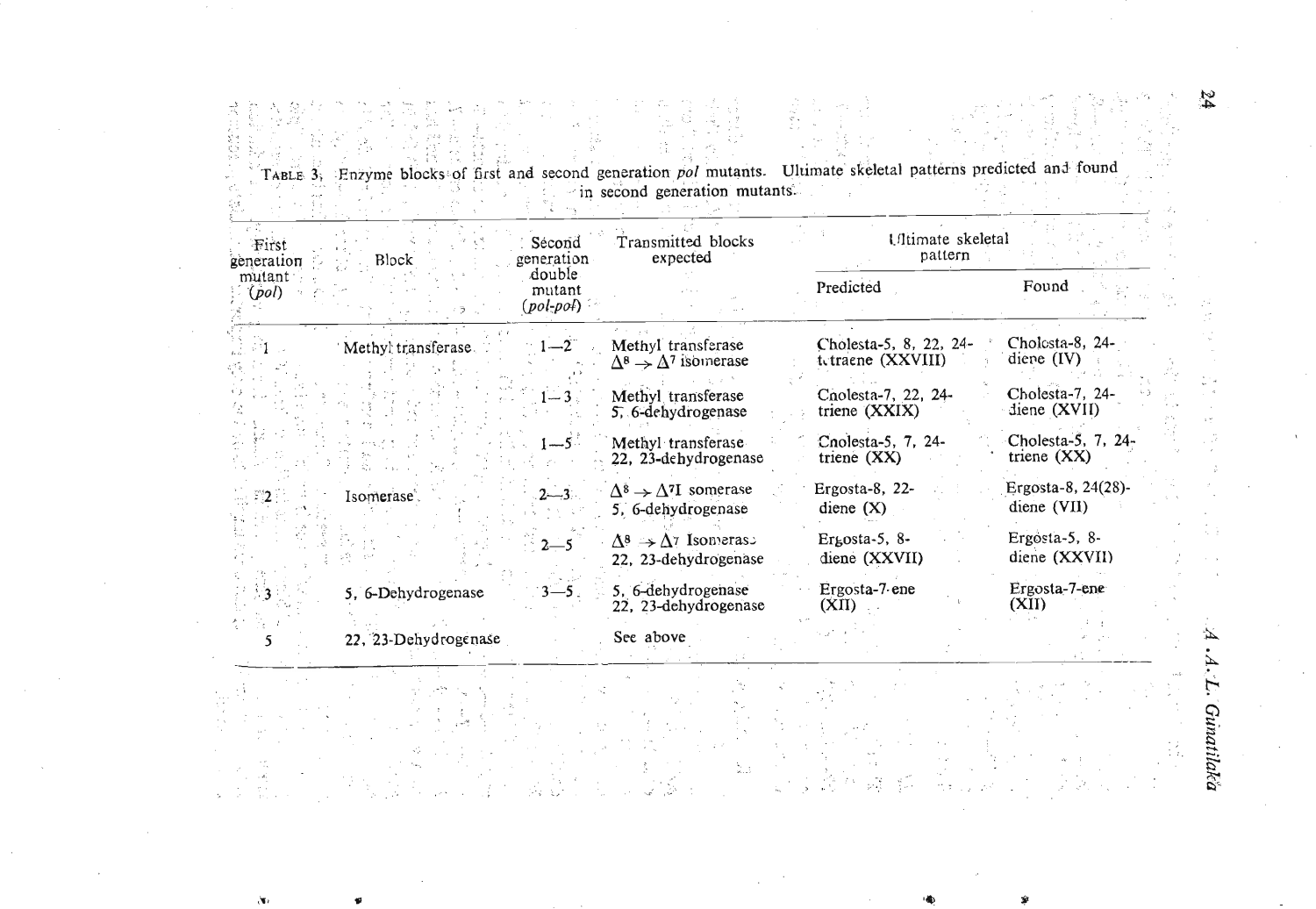#### **3.6. Synthetic uses of yeast mutants**

It has been pointed out that the additional limitations on the spectrum of sterols found in the double mutants as compared to the wild-type is compensated for by . their usefulness as a source of pure normally inaccessible sterol^.^ Notably, *pol- 2-pol*  **3** has produced fecosterol as the sole detectable product. This sterol could be considered as a starting material for the synthesis of steroidal hormones.

Mutants could also be employed to obtain sterols which are difficult to synthesise chemically. One such example has been the use of *pol 2-pol* 5 for the synthesis of ergosta-5, 7—dien-3 $\beta$ -ol (XVII).<sup>8</sup> The precursor ergosta-7-en-3 $\beta$ -ol (XIII) was introduced to the anaerobically pretreated and aerobically growing mutant organism and the total sterols analysed periodically. It has been observed that the maximum conversion (ca. 17%) of this precursor to the required ergosta-5, 7-dien- $-3\beta$ -ol occurred in 20 hours.

#### **4. Conclusion**

The results obtained with yeast mutants show that the biosynthesis of ergosterol in yeast involves a very complex system of metabolic pathways.<sup>4,6,7,20,30</sup> Only five enzymes can be involved in the later (sterol) stages. The enzymes must be operating essentially randomly on a variety of substrates. The concept of unit (enzymatic) transformations as revealed by blocked mutants permits many routes to ergosterol. It allows a precise definition of the significant operations in the biosynthetic pathway and can be considered a better approach to the problem than the previously employed methods.

The model depicted in Scheme 1 can be elaborated to include all the sterols encountered in mutant yeasts. The new model for proposed routes from zymosterol $\vec{v}(\vec{v})$ to ergosterol (II) in yeast is presented in Scheme 4. It depicts all the possible biosynthetic pathways operating in yeast during this conversion. Although major pathways undoubtedly occur (see above), until more is known about the control mechanisms operating on the enzymes, determination of them is an illusory exercise.





 $(XXX)$ 

 $(XXX)$ 

 $4 - 14865$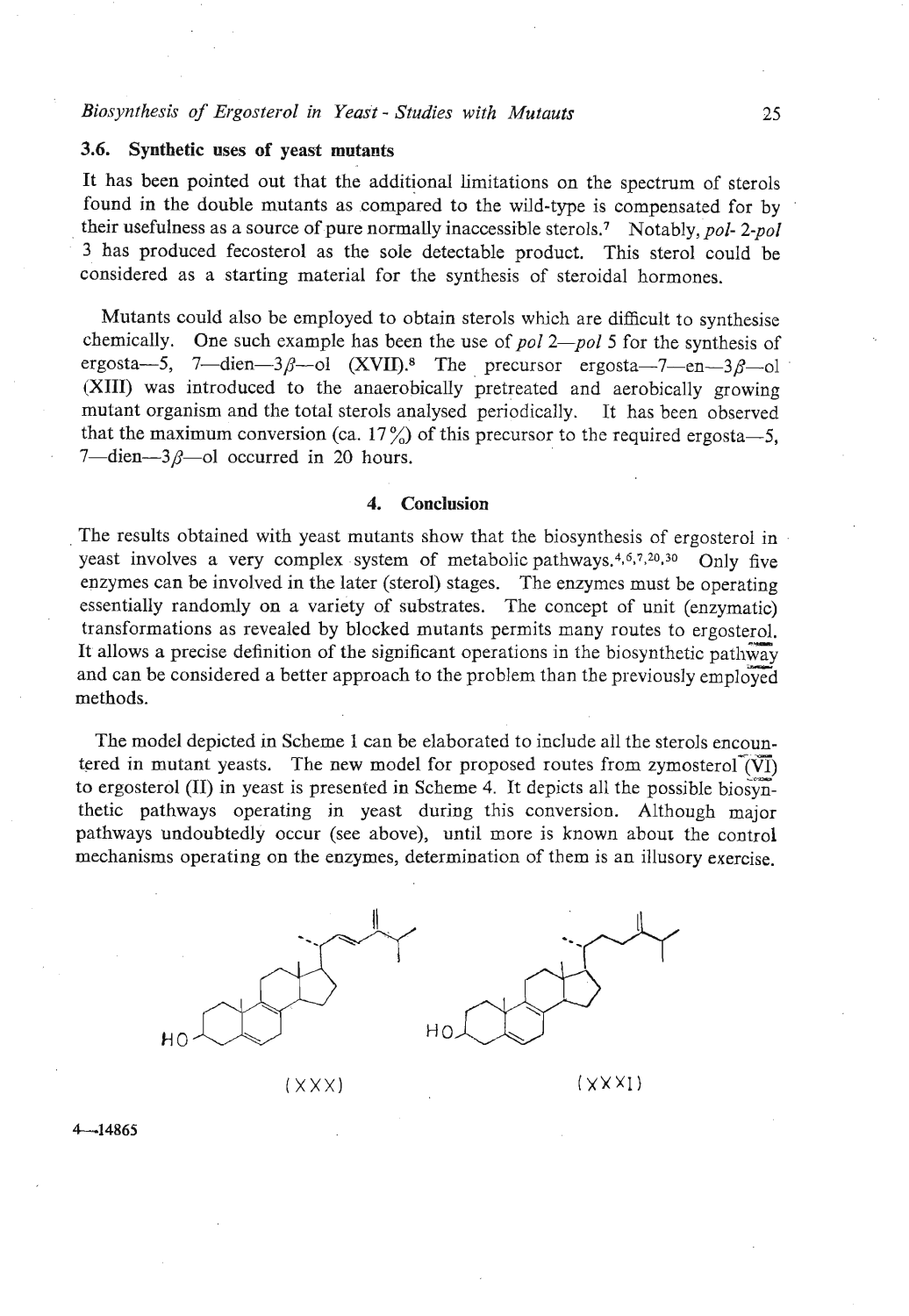ĝ

e Salmah



Scheme **4.** A multiple pathway model for the biosynihetic rontes **from** zyrnosterol **(VI)** to ergosterol **(11)** in yeast.

### **Acknowledgements**

Æ.

The author thanks his colleagues Drs. S. Sotheeswaran **and C.** B. Dissanayake for reading the manuscript and for the helpful discussions. Assistance rendered by Mr. N. B. Ratnayake is-acknowledged with thanks.

- **<sup>I</sup>**

岩

--.